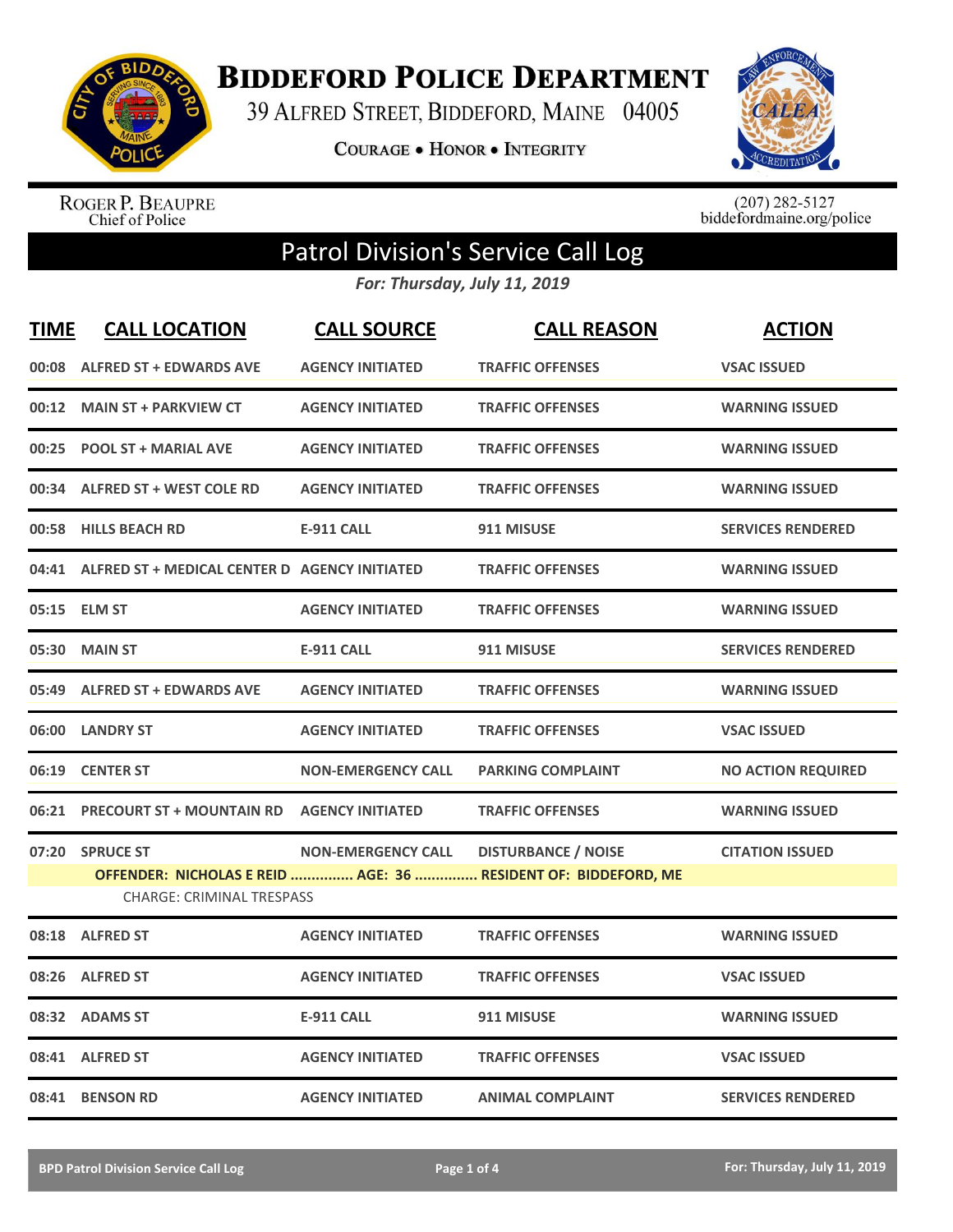| <b>TIME</b> | <b>CALL LOCATION</b>                           | <b>CALL SOURCE</b>                                             | <b>CALL REASON</b>                                                     | <b>ACTION</b>                |
|-------------|------------------------------------------------|----------------------------------------------------------------|------------------------------------------------------------------------|------------------------------|
|             | 09:12 FIRST ST                                 | <b>AGENCY INITIATED</b>                                        | <b>ANIMAL COMPLAINT</b>                                                | <b>SERVICES RENDERED</b>     |
|             | 09:32 VINE ST                                  | <b>E-911 CALL</b>                                              | <b>WEAPONS</b>                                                         | <b>TRANSPORT TO HOSPITAL</b> |
|             | 09:46 POOL ST                                  | <b>RADIO</b>                                                   | <b>ANIMAL COMPLAINT</b>                                                | <b>SERVICES RENDERED</b>     |
|             | 09:50 POOL ST                                  | <b>AGENCY INITIATED</b>                                        | <b>TRAFFIC OFFENSES</b>                                                | <b>CITATION ISSUED</b>       |
|             | <b>CHARGE: OPERATE VEHICLE WITHOUT LICENSE</b> |                                                                | OFFENDER: JORDAN CARLSON KEPLER  AGE: 24  RESIDENT OF: SCARBOROUGH, ME |                              |
|             | 09:51 WESTWOOD DR                              | <b>NON-EMERGENCY CALL</b>                                      | <b>PARKING COMPLAINT</b>                                               | <b>SERVICES RENDERED</b>     |
|             | 10:01 ALFRED ST                                | <b>E-911 CALL</b>                                              | <b>SUSPICION</b>                                                       | <b>GONE ON ARRIVAL</b>       |
|             | 10:13 POOL ST                                  | <b>AGENCY INITIATED</b>                                        | <b>TRAFFIC OFFENSES</b>                                                | <b>VSAC ISSUED</b>           |
|             | 10:50 STONE ST                                 | <b>NON-EMERGENCY CALL</b>                                      | <b>ANIMAL COMPLAINT</b>                                                | <b>SERVICES RENDERED</b>     |
|             | 10:51 HILL ST                                  | <b>AGENCY INITIATED</b>                                        | <b>ANIMAL COMPLAINT</b>                                                | <b>SERVICES RENDERED</b>     |
|             | 10:59 WENTWORTH ST                             | <b>WALK-IN AT STATION</b>                                      | <b>SUSPICION</b>                                                       | <b>SERVICES RENDERED</b>     |
|             | 11:05 MAY ST                                   | <b>NON-EMERGENCY CALL</b>                                      | <b>VIOL OF BAIL CONDITIONS</b>                                         | <b>SERVICES RENDERED</b>     |
|             | 11:47 PROSPECT ST                              | <b>NON-EMERGENCY CALL</b>                                      | <b>SUSPICION</b>                                                       | <b>UNFOUNDED</b>             |
|             | 11:48 ELM ST                                   | <b>E-911 CALL</b>                                              | 911 MISUSE                                                             | <b>UNFOUNDED</b>             |
|             | 11:56 BARRA RD                                 | <b>E-911 CALL</b>                                              | 911 MISUSE                                                             | <b>NO ACTION REQUIRED</b>    |
|             | 11:57 GRANITE ST                               | <b>AGENCY INITIATED</b>                                        | <b>TRAFFIC OFFENSES</b>                                                | <b>VSAC ISSUED</b>           |
|             | 12:00 MAIN ST                                  | <b>NON-EMERGENCY CALL</b>                                      | <b>DISTURBANCE / NOISE</b>                                             | <b>SERVICES RENDERED</b>     |
|             | 12:34 RAYMOND ST                               | <b>NON-EMERGENCY CALL</b>                                      | <b>PARKING COMPLAINT</b>                                               | <b>NO VIOLATION</b>          |
|             | 12:38 ALFRED ST                                | <b>RADIO</b>                                                   | <b>DISABLED VEHICLE</b>                                                | <b>SERVICES RENDERED</b>     |
|             | 12:42 MILE STRETCH RD                          | <b>AGENCY INITIATED</b>                                        | <b>SHELLFISH VIOLATION</b>                                             | <b>NO VIOLATION</b>          |
|             | 12:46 BOULDER WAY                              | NON-EMERGENCY CALL SHOPLIFTING                                 |                                                                        | <b>CITATION ISSUED</b>       |
|             |                                                | CHARGE: THEFT BY UNAUTHORIZED TAKING OR TRANSFER - SHOPLIFTING | OFFENDER: JESSICA KELLY MCREE  AGE: 33  RESIDENT OF: BIDDEFORD, ME     |                              |
|             | 13:00 WEST ST                                  | <b>NON-EMERGENCY CALL</b>                                      | <b>CODES ENFORCEMENT</b>                                               | <b>SERVICES RENDERED</b>     |
|             | <b>13:11 MAIN ST</b>                           | <b>NON-EMERGENCY CALL</b>                                      | <b>HARASSMENT</b>                                                      | <b>SERVICES RENDERED</b>     |
|             | <b>13:31 YORK ST</b>                           | <b>NON-EMERGENCY CALL</b>                                      | <b>ASSAULT</b>                                                         | <b>REPORT TAKEN</b>          |
|             | 13:51 HILLS BEACH RD                           | <b>RADIO</b>                                                   | <b>ANIMAL COMPLAINT</b>                                                | <b>GONE ON ARRIVAL</b>       |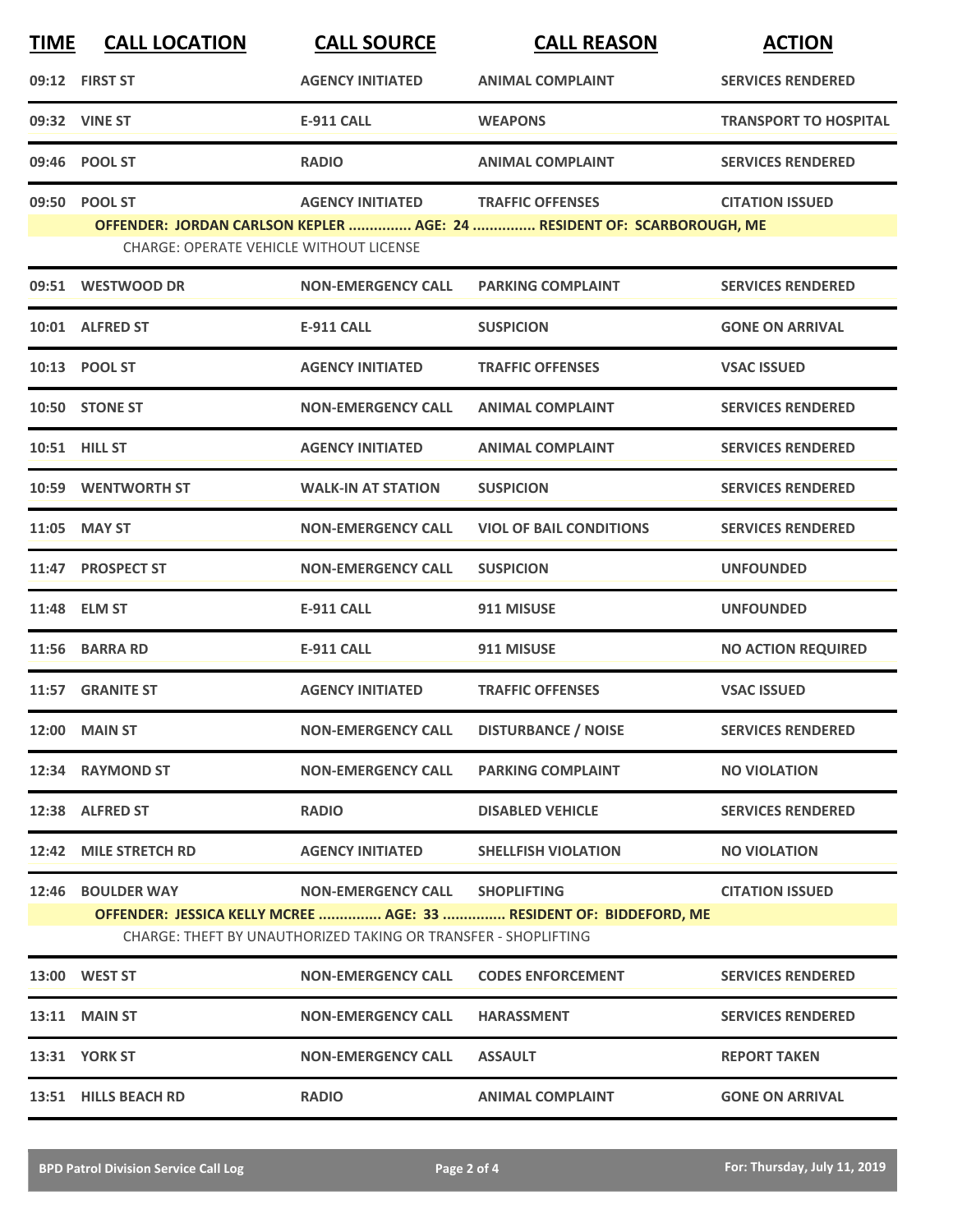| <b>TIME</b> | <b>CALL LOCATION</b>                                                                                                                                                                                                                  | <b>CALL SOURCE</b>        | <b>CALL REASON</b>                                                                | <b>ACTION</b>                |  |
|-------------|---------------------------------------------------------------------------------------------------------------------------------------------------------------------------------------------------------------------------------------|---------------------------|-----------------------------------------------------------------------------------|------------------------------|--|
| 13:57       | <b>PRECOURT ST</b>                                                                                                                                                                                                                    | <b>AGENCY INITIATED</b>   | <b>TRAFFIC OFFENSES</b>                                                           | <b>VSAC ISSUED</b>           |  |
|             | 14:05 FIRST ST                                                                                                                                                                                                                        | <b>AGENCY INITIATED</b>   | <b>ANIMAL COMPLAINT</b>                                                           | <b>SERVICES RENDERED</b>     |  |
|             | 14:18 WENTWORTH ST                                                                                                                                                                                                                    | <b>NON-EMERGENCY CALL</b> | <b>SEX OFFENDER REGISTRATION</b>                                                  | <b>SERVICES RENDERED</b>     |  |
|             | <b>14:20 MAIN ST</b>                                                                                                                                                                                                                  | <b>RADIO</b>              | <b>TRESPASSING</b>                                                                | <b>WARNING ISSUED</b>        |  |
|             | 14:21 HILL ST                                                                                                                                                                                                                         | <b>AGENCY INITIATED</b>   | <b>TRAFFIC OFFENSES</b>                                                           | <b>WARNING ISSUED</b>        |  |
|             | 14:23 BOULDER WAY                                                                                                                                                                                                                     | <b>NON-EMERGENCY CALL</b> | <b>ARTICLES LOST/FOUND</b>                                                        | <b>REPORT TAKEN</b>          |  |
|             | 15:04 WESTLAND AVE                                                                                                                                                                                                                    | <b>NON-EMERGENCY CALL</b> | <b>MENTAL ILLNESS CASES</b>                                                       | <b>TRANSPORT TO HOSPITAL</b> |  |
|             | 15:21 BENSON RD                                                                                                                                                                                                                       | <b>NON-EMERGENCY CALL</b> | <b>SCAM</b>                                                                       | <b>SERVICES RENDERED</b>     |  |
|             | 15:30 HILL ST                                                                                                                                                                                                                         | <b>NON-EMERGENCY CALL</b> | <b>CHECK WELFARE</b>                                                              | <b>NEGATIVE CONTACT</b>      |  |
|             | <b>15:34 WASHINGTON ST</b>                                                                                                                                                                                                            | <b>AGENCY INITIATED</b>   | <b>LIQUOR LAW VIOLATION</b>                                                       | <b>NO VIOLATION</b>          |  |
|             | 15:42 MIDDLE ST                                                                                                                                                                                                                       | <b>AGENCY INITIATED</b>   | <b>PAPERWORK</b>                                                                  | <b>NEGATIVE CONTACT</b>      |  |
|             | <b>15:56 WASHINGTON ST</b>                                                                                                                                                                                                            | <b>E-911 CALL</b>         | <b>DRUNKENNESS</b>                                                                | <b>TRANSPORT TO HOSPITAL</b> |  |
| 15:57       | <b>WASHINGTON ST</b>                                                                                                                                                                                                                  | <b>NON-EMERGENCY CALL</b> | <b>CHECK WELFARE</b>                                                              | <b>SERVICES RENDERED</b>     |  |
| 16:12       | <b>PRECOURT ST + ELM ST</b>                                                                                                                                                                                                           | <b>AGENCY INITIATED</b>   | <b>TRAFFIC OFFENSES</b>                                                           | <b>WARNING ISSUED</b>        |  |
|             | 16:22 ELM ST                                                                                                                                                                                                                          | <b>AGENCY INITIATED</b>   | <b>TRAFFIC OFFENSES</b>                                                           | <b>WARNING ISSUED</b>        |  |
|             | 16:33 CUTTS ST<br><b>AGENCY INITIATED</b><br><b>OPER AFTER SUSPENSION</b><br><b>CITATION ISSUED</b><br>OFFENDER: RAYMOND WILLIAM FERLAND  AGE: 40  RESIDENT OF: BIDDEFORD, ME<br>CHARGE: OPERATING WHILE LICENSE SUSPENDED OR REVOKED |                           |                                                                                   |                              |  |
|             | 16:52 PRECOURT ST + MORIN ST                                                                                                                                                                                                          | <b>AGENCY INITIATED</b>   | <b>TRAFFIC OFFENSES</b>                                                           | <b>NO ACTION REQUIRED</b>    |  |
|             | 16:54 PRECOURT ST + ELM ST                                                                                                                                                                                                            | <b>AGENCY INITIATED</b>   | <b>TRAFFIC OFFENSES</b>                                                           | <b>WARNING ISSUED</b>        |  |
|             | 17:20 ALFRED ST                                                                                                                                                                                                                       | <b>E-911 CALL</b>         | 911 MISUSE                                                                        | <b>NO ACTION REQUIRED</b>    |  |
| 17:27       | <b>MAIN ST</b>                                                                                                                                                                                                                        | <b>AGENCY INITIATED</b>   | <b>DISTURBANCE / NOISE</b>                                                        | <b>NO VIOLATION</b>          |  |
| 17:29       | <b>MIDDLE ST</b><br><b>CHARGE: HARASSMENT BY TELEPHONE</b>                                                                                                                                                                            | <b>AGENCY INITIATED</b>   | <b>PAPERWORK</b><br>OFFENDER: BRIAN S E COBB  AGE: 27  RESIDENT OF: BIDDEFORD, ME | <b>SERVICES RENDERED</b>     |  |
|             | 18:10 ALFRED ST                                                                                                                                                                                                                       | <b>NON-EMERGENCY CALL</b> | <b>COURT ORDERED CHECK IN</b>                                                     | <b>NO ACTION REQUIRED</b>    |  |
|             | 18:24 ST MARYS ST                                                                                                                                                                                                                     | <b>NON-EMERGENCY CALL</b> | <b>DISORDERLY CONDUCT WARNING</b>                                                 | <b>WARNING ISSUED</b>        |  |
|             | 19:15 ELM ST + LINDALE AVE                                                                                                                                                                                                            | <b>AGENCY INITIATED</b>   | <b>TRAFFIC OFFENSES</b>                                                           | <b>WARNING ISSUED</b>        |  |